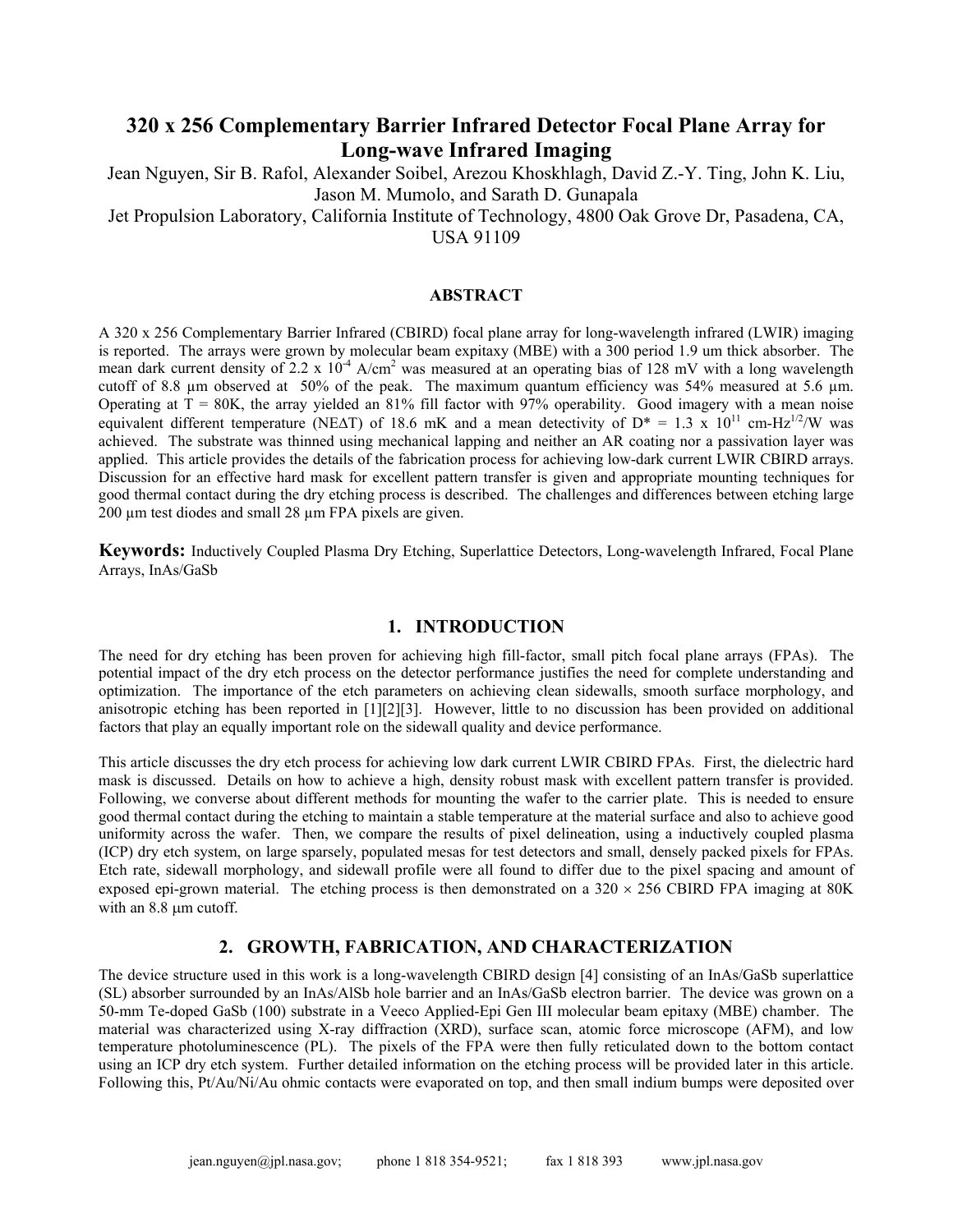the contacts. Arrays were individually diced and then hybridized using an FC-300 flip-chip bonder, onto a FLIR/Indigo direction injection ISC0903 ROIC. An epoxy underfill was applied, and then the substrate was completely removed by mechanically lapping, followed by a separate ICP dry etch process to finish complete removal of the substrate. The test detectors and FPA were mounted, wire-bonded, and cooled to 80K for testing and imaging. No passivation or AR coating was applied.

#### **3. DRY ETCHING PROCESS**

While techniques and approaches for the dry etching process have been detailed in various publications, external factors that indirectly affect the outcome of the pixel delineation have not been addressed. This includes the chamber condition and cleanliness, hard mask quality, wafer mounting technique, mask layout, and wafer size. Each one of these will be discussed separately below. In this work, test detectors refer to large 2 $\mu$ m square diodes and FPA pixels refer to small 28 um square pixels compatible with the ISC0903 ROIC.

#### **3.1 Chamber Condition and Cleanliness**

The cleanliness and condition of the chamber during the etch process is very important, as it can contribute to unwanted effects such as re-deposition of particulates from the chamber wall. First, the DC bias is used as an indicator that the system needs to be clean. To clean the chamber, the most effective and fastest method found was to use  $SF<sub>6</sub>/O<sub>2</sub>$  plasma. Following this, the chamber is opened up and wiped down with solvents. This step is necessary due to the detrimental effects fluorine has previously had on the device performance. Finally, the cleaning is completed with an overnight pumpdown and bakeout. Conditioning the chamber is done using the same exact recipe as the SL etch with the silicon carrier wafer in the chamber system and a large GaSb substrate placed on top. Figure 1 plots the dark current density, SL etch rate, and DC bias as a function of the number of hours the system has been conditioned. As can be noted, the bias continues to drop as the system becomes conditioned closer to its prime state. Once the system reaches its prime state, the bias, etch rate, and dark current density all begin to stabilize and reach ideal values. Due to limitations that the authors experienced with their individual system, the same etch process was used for chamber conditioning as was used for device fabrication, and this led to slow etch rates and consequently long conditioning times. However, this can be avoided by using a recipe with higher etch rates. Further, the plot shown represents  $CH_4/H_2$  conditioning; significantly shorter times were experienced with  $BCl<sub>3</sub>$  or  $Cl<sub>2</sub>$  conditioning.



**Figure 1. DC Bias, CBIRD dark current density, and SL etch rate for CH4/H2 conditioning of the ICP system**  used at JPL. Shorter conditioning times are expected for BCl<sub>3</sub>/Cl<sub>2</sub> plasma.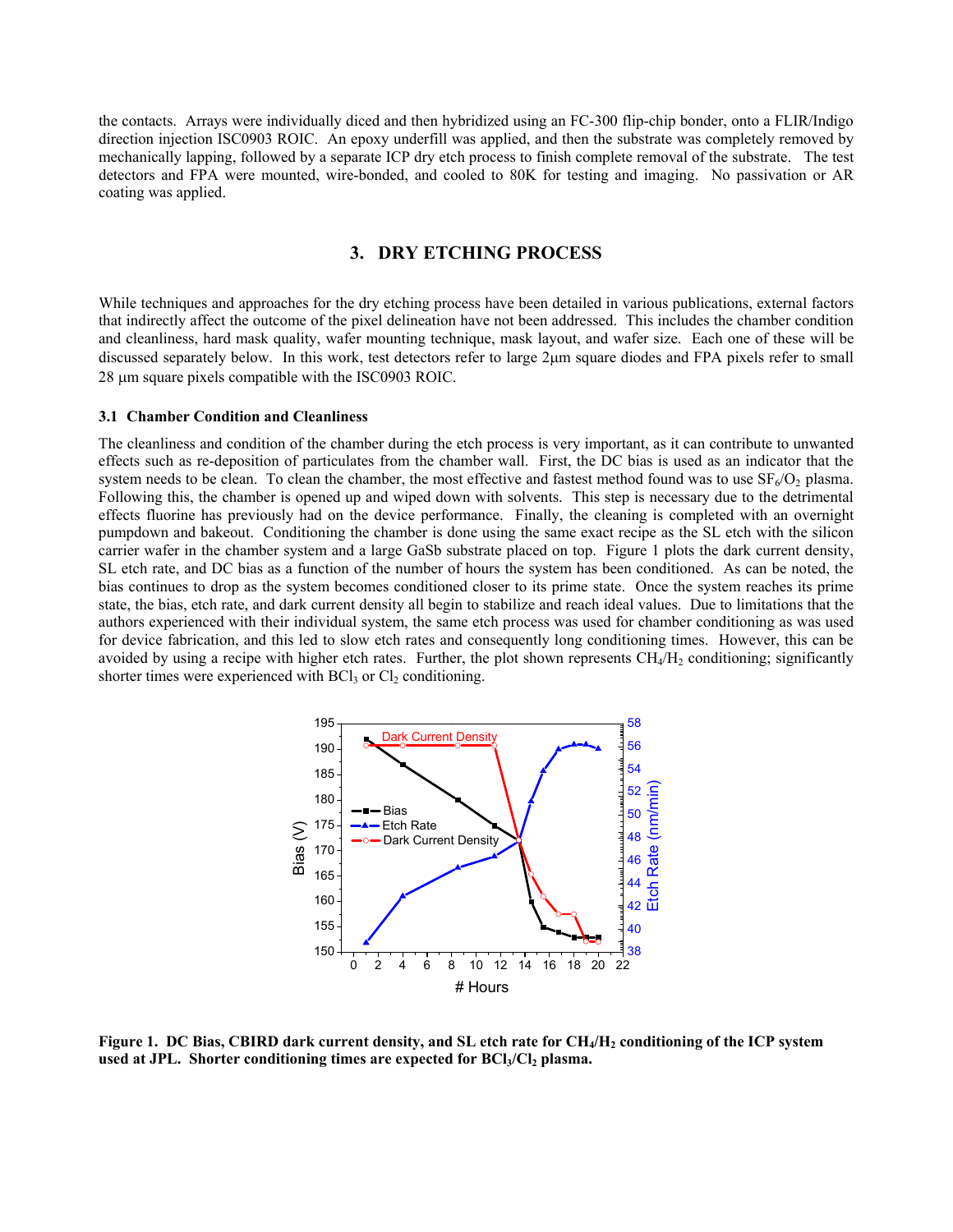#### **3.2 Dielectric Hard Mask**

For dry etching in the ICP system, a dielectric hard mask was required due to the heating effect the high density plasma had on photoresist. It is desired for the hard mask to undergo minimal erosion so as not to interact with the ions or byproducts during the etch process. Furthermore, achieving near-vertical sidewalls with straight edges can only be achieved with the proper pattern transfer. A poor mask with tapered sidewall profile and unwanted ripples will limit the quality of the etched pixels. To achieve these features with the hard mask, three different entities were optimized: hard mask material, deposition technique, and RIE gases for patterning.

For the dielectric hard mask, there were two different materials to choose from:  $SiO<sub>2</sub>$  and  $SiN<sub>x</sub>$ . The choice was made based on the gases used during the ICP etch of the pixels, and the CBIRD structure etch recipe is primarily methanebased [1]. For methane-based etching of III-V materials, the formation of polymer during the etch has been reported [5],[6], however this effect has been found to be beneficial due to its ability to protect the sidewall from plasma-induced damage  $[7]$ ,[<sup>8</sup>]. Given the potential for  $O_2$  to remove polymers and large amount of unwanted mask erosion that has been observed with  $SiO_2$  in methane/hydrogen based plasmas[<sup>9</sup>],  $SiN_x$  was selected.

For the deposition technique, two different systems were compared: a conventional plasma enhanced chemical vapor deposition (PECVD) and an ICP-PECVD. The ICP-PECVD uses an ICP as the source, allowing for denser, higher quality films at lower deposition temperatures [<sup>10</sup>]. The differences between the systems were found to be obvious in both the erosion or loss rates during the pixel etch and also with the sharpness of the mask during pattern definition. For both  $SiO<sub>2</sub>$  and  $SiN<sub>x</sub>$ , less mask waviness and sharper corners were achieved when the films were deposited by ICP-PECVD. Due to the potential degradation when exposing SL devices to high temperatures, the depositions were performed at a temperature of  $150^{\circ}$ C, and both techniques were independently optimized to achieve the highest mask density. The ICP-PECVD SiN, appeared to have undergone less erosion during the etching of the SL pixels at a rate of 1.1 nm/min, which was 2.8 times lower than SiN<sub>x</sub> deposited by conventional PECVD. To optimize the ICP-PECVD deposition, a higher density was achieved with lower ICP powers and also a gas flow ratio reduced to  $SiH_4:N_2 = 3:4$ , leading to a lower measured refractive index.

To pattern the dielectric hard mask, a simple RIE system was used and two different gas mixtures were compared. Any taper in the hard mask can subsequently limit the sidewall angle of the FPA pixels, and it was found that the gas selection played a large role in affecting this taper. Cross-sectional SEM of the same SiN<sub>x</sub> mask etched with  $CF_4/O_2$  and  $CHF<sub>3</sub>/Ar$  are shown in Figure 2. For purposes of discerning the large impact, a thick 800 nm mask was deposited. A significant improvement was observed when patterning the hard mask using  $CHF<sub>3</sub>/Ar$ , achieving a near-vertical profile with an angle of 83.2°. This is compared to 35.6°, achieved when  $CF_4/O_2$  was used. To achieve this near-vertical profile in the CHF<sub>3</sub>/Ar etch, the gas flow ratio was found to have the largest impact, with an optimal ratio being CHF<sub>3</sub>:Ar = 2:3. The result of this led to a SL sidewall improvement by at least 8°.



## Figure 2. Cross-sectional SEM images of a 800 nm ICP-PECVD deposited SiN<sub>x</sub> patterned using (left) CF<sub>4</sub>/O<sub>2</sub> and **(right) CHF3/Ar.**

#### **3.3 Wafer Mounting Technique**

For good etch uniformity and proper heat transfer, it is important that the proper wafer mounting technique is used. A good mounting technique will use a medium that can be uniformly applied, does not outgas or cause contamination in the chamber, and can be easily removed. In this work, three different media were experimented with: Apezion M highvacuum grease, fomblin oil, and PR 220-3 photoresist. The high-vacuum grease had good thermal contact, but uniform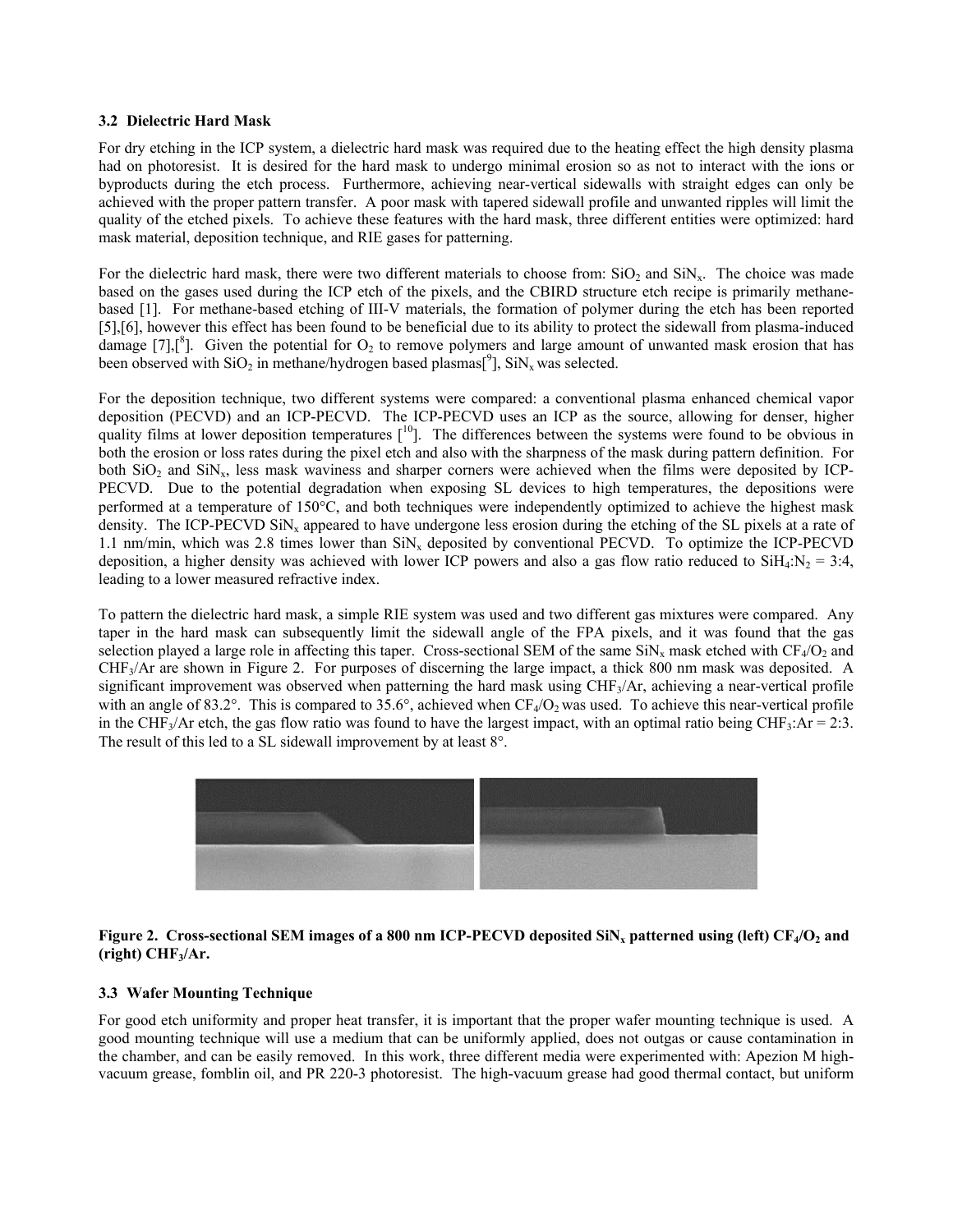spreading of the grease was hard to achieve and was user dependent, leading to inconsistent results. Fomblin oil was very runny and messy to remove. Further, the oil caused issues when the sample was pumped down in the loadlock. The oil would spread out to the edge of the wafer and then on top of the sample, and any material that had been touched by the oil was then damaged. Finally, the photoresist was found to be the best choice amongst the three. The photoresist was spun onto the carrier wafer with a thickness that depended on the size of the wafer and removal post-etch was done using acetone.

#### **3.4 Pixel Spacing and Exposed Epi-Grown Material**

During the developmental stage, quick feedback and reduced optimization times are desired, and this can be done by using test detectors that are made large enough such that the detectors can easily be wire-bonded and the dicing, hybridization, underfill, backside thinning process can be avoided. However, differences in both electrical performance and mechanical characteristics were observed when the same etch process was used for the test detectors and the FPA pixels. Therefore, the optimal parameters for the test detectors will differ from the optimal parameters for the FPA pixels, so an adjustment is required. This was found to be especially true for chlorine-based etches where high volatilities may require a larger amount of adjustment. The reason for this is because the FPA pixels are more closely spaced and also there is a lesser amount of exposed epi-grown material. For this work, the large test detectors are spaced at least 100  $\mu$ m apart and contain 81.7% of exposed epi-grown material, whereas the FPA pixels are spaced 2  $\mu$ m apart and contain 20.7% of exposed epi-grown material.

The change in pixel spacing and amount of exposed epi-grown material had several effects. The first is the etch rate, which were found to be 14-20% lower for FPA pixels due to the reduced efficiency in both reaction removal and reactant supply. The second was with sidewall morphology. The FPA pixels were found to have more re-deposition on the sidewalls. The re-deposition not only led to more rough sidewalls, but also had an impact on the dark current of the devices. In extreme cases, the build is significant such that the sidewalls of the FPA are coated with indium droplets and the arrays appear black in color to the human eye. To alleviate this issue, a higher amount of physical etching was incorporated by increasing the byproduct removal rate relative to the reaction rates. Finally, the last difference is with the sidewall angle. For the FPA pixels, the sidewall angle became more sloped, most likely due to a higher probability for non-directionalized impinging on the sidewalls. The larger spacing with the test detectors allows for species to undergo fewer collisions and as a result a 14-20% difference in sidewall angle.

To transition from dry etching test detectors to dry etching pixels in an FPA array, the optimized etch parameters for the test detectors are initially used as the starting point. Depending on the pixel spacing and amount of exposed epi-grown material, adjustments are made to increase the amount of physical sputtering. This can be done by increasing the bias (10-25 V), adjusting the temperature  $(\pm 40{\text -}60^{\circ}\text{C})$ , and/or increasing the pressure (5-10 mTorr). Note that changing any of these parameters may negatively affect another characteristic of the etching, so the choice of which parameter to optimize should be made with taking all factors into account. For samples that were primarily dominated by physical sputtering, there was less of a difference in etch rate and a larger change in sidewall angle. As a result, the optimal etch parameters for the test detectors and FPA pixel had less of a disparity. Example cross-sectional SEMs comparing the same etching for test detectors and FPA pixels is given in Figure 3.



**Figure 3. Cross-sectional SEM images of the same etch process used on the same CBIRD material patterned into (left) large 200 m test detectors spaced 100 m apart and (right) small 28 m FPA pixels spaced 2 m apart. SEM images were captured at a magnification of 15,000x**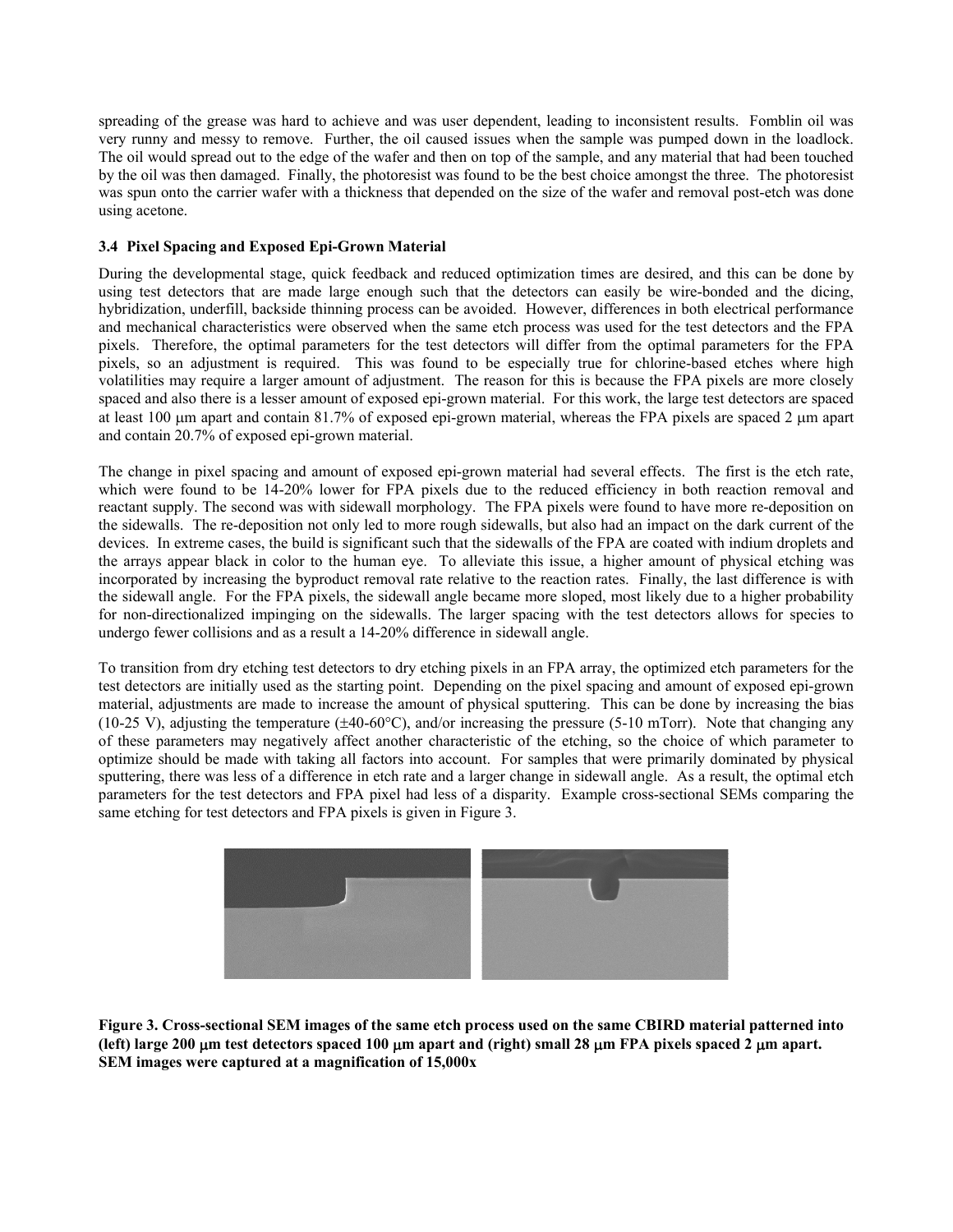# **4. 320 256 COMPLEMENTARY BARRIER INFRARED DETECTOR FOCAL PLANE ARRAY**

We apply the etching process described above to a  $320 \times 256$  CBIRD LWIR FPA. The FPA is operated at 80K and an image is shown in Figure 4. The etching process achieved a fill factor of 81% and good uniformity with a 97% operability. The array was operated at a bias of 128 mV, and the measurements yielded a mean dark current of  $2.2 \times 10^{-4}$ A/cm<sup>2</sup> and an NE $\Delta$ T of 18.6 mK. Using 300K background illumination and f/2 optics, a mean detectivity of D<sup>\*</sup> = 1.3  $\times$  $10^{11}$  cm-Hz $^{1/2}/W$  was obtained. Full characterization and detailed description of the FPA performance is described in Ref.  $\lceil$ <sup>11</sup>]



**Figure 4. Image taken from a 320 x 256 CBIRD LWIR FPA at T = 80K. The FPA pixels were fully reticulated using the dry etch process described in this work.** 

# **5. CONCLUSION**

We demonstrated improved etching by considering factors that affect the etching process and quality of the SL FPAs. We provided our technique used to properly condition the ICP chamber and clean it to prevent any byproduct redeposition. We discussed ways to improve the dielectric hard mask quality to reduce interactions from the eroded mask material, straight pattern transfer, and prevent limitations in achieving vertical sidewalls. We further discussed how to achieve good etch uniformity with a practical mounting technique. Finally, we discuss the changes experienced when transitioning from large, sparsely populated test detectors used in the development stage to small, densely packed FPA arrays. Techniques to account for these changes, how to overcome the challenges, and the optimization process for this have been provided. Finally, the etching process is applied to a  $320 \times 256$  CBIRD LWIR FPA.

#### **6. ACKNOWLEDGEMENTS**

The authors would like to thank Dr. Meimei Tidrow, Dr. Sumith Bandara, and Dr. Lucy Zheng for encouragement and support. The research described in this paper was carried out at the Jet Propulsion Laboratory, California Institute of Technology, under a contract with the National Aeronautics and Space Administration. Copyright 2012 California Institute of Technology. Government sponsorship acknowledged.